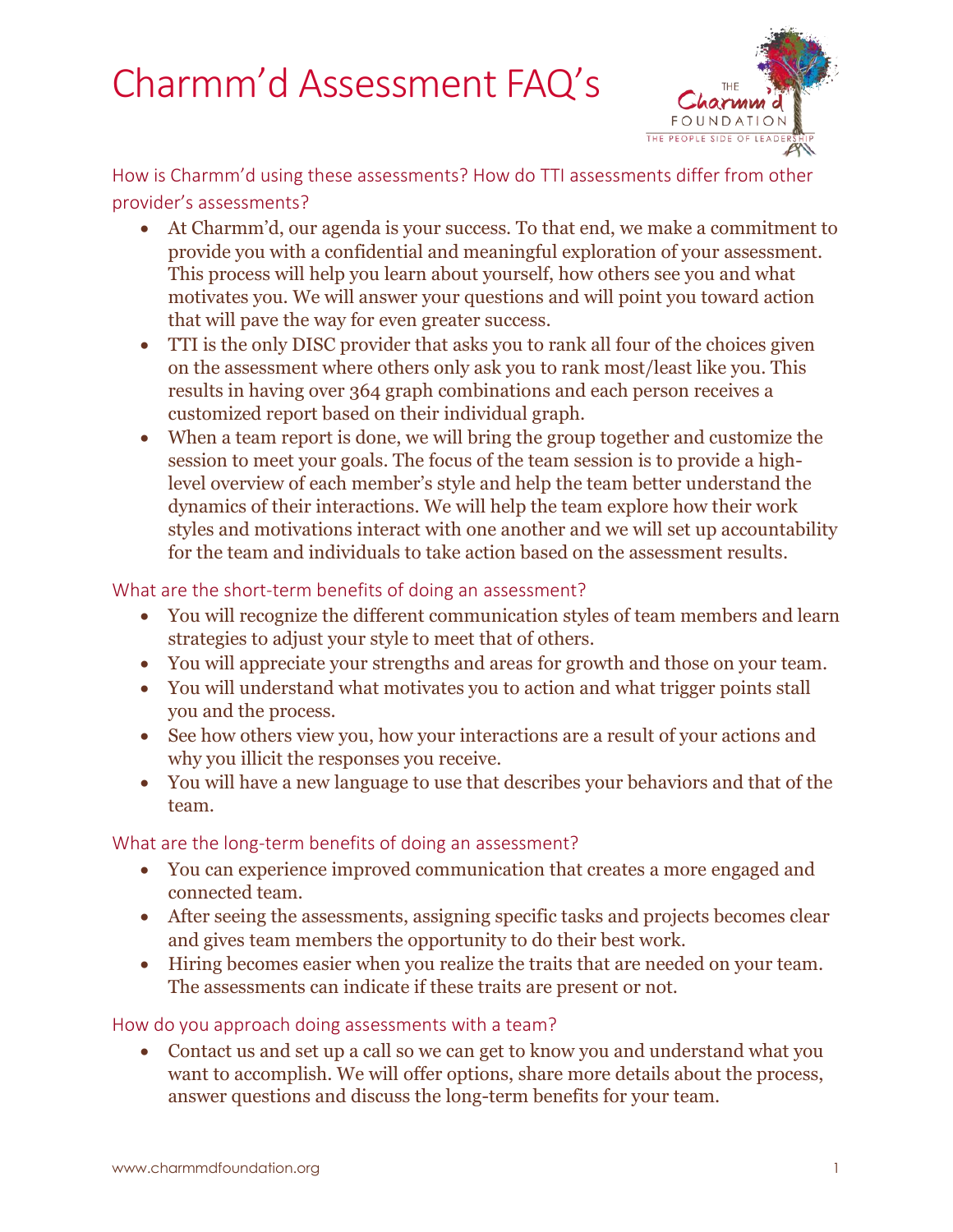- If you decide to proceed, the first step is to have each team member take an individual assessment and a Charmm'd certified coach will debrief the results. The session is confidential and designed to celebrate the value each person brings to their role, the team and organization. Strengths, areas for growth and an understanding of what triggers a person are only some of what the assessment reveals.
- A Charmm'd coach then meets with the team leader to identify desired team goals and co-design the session. We send out a pre-session survey to all team members to learn what each person wants to get out of the session and any hesitations they may have.
- Our goal is to create a fun, memorable and engaging learning experience where team members learn more about one another and their unique dynamics.

## What if people on my team are concerned about being labeled?

- Most who have taken the assessment really welcome having a label, it gives them an identity they can relate too and understanding when they know their own labels and that of others. We also realize that some are highly sensitive about being labeled and do not like the idea of being "put in a box" – we get that too!
- The purpose to "label" someone is so you know how best to communicate with them, to understand them better and, for a leader, to assign work to those who are best suited for the task.
	- o For example, someone of the team is very fast paced and task oriented and you have started using social media to post information about your organization. You might assign that person to monitor your social media platforms so you can show that your organization is responsive, active and engaged.

## What if a team member doesn't want to take the assessment?

- We will not require anyone to take the assessment. That would be a situation for the individual and their manager to sort out. It is quite possible some people may be afraid of the results and/or feel that their manager is trying to "out" them. We will not work with an organization if we feel the purpose is to try and get rid of someone. As for being afraid of the results, our focus is to celebrate all styles and how each brings value to the team.
- Our primary goal is to help people understand themselves and others on a deeper level so they are willing to learn how to adapt their communication for better connection, which leads to greater success.

Some may not feel comfortable sharing their results publicly. Can there be anonymity?

 The deep dive that happens in an individual debrief does NOT get shared publicly. The team report DOES share high level information about each person's style and motivations and we see this as a celebration of each individual since there are no right or wrong styles.